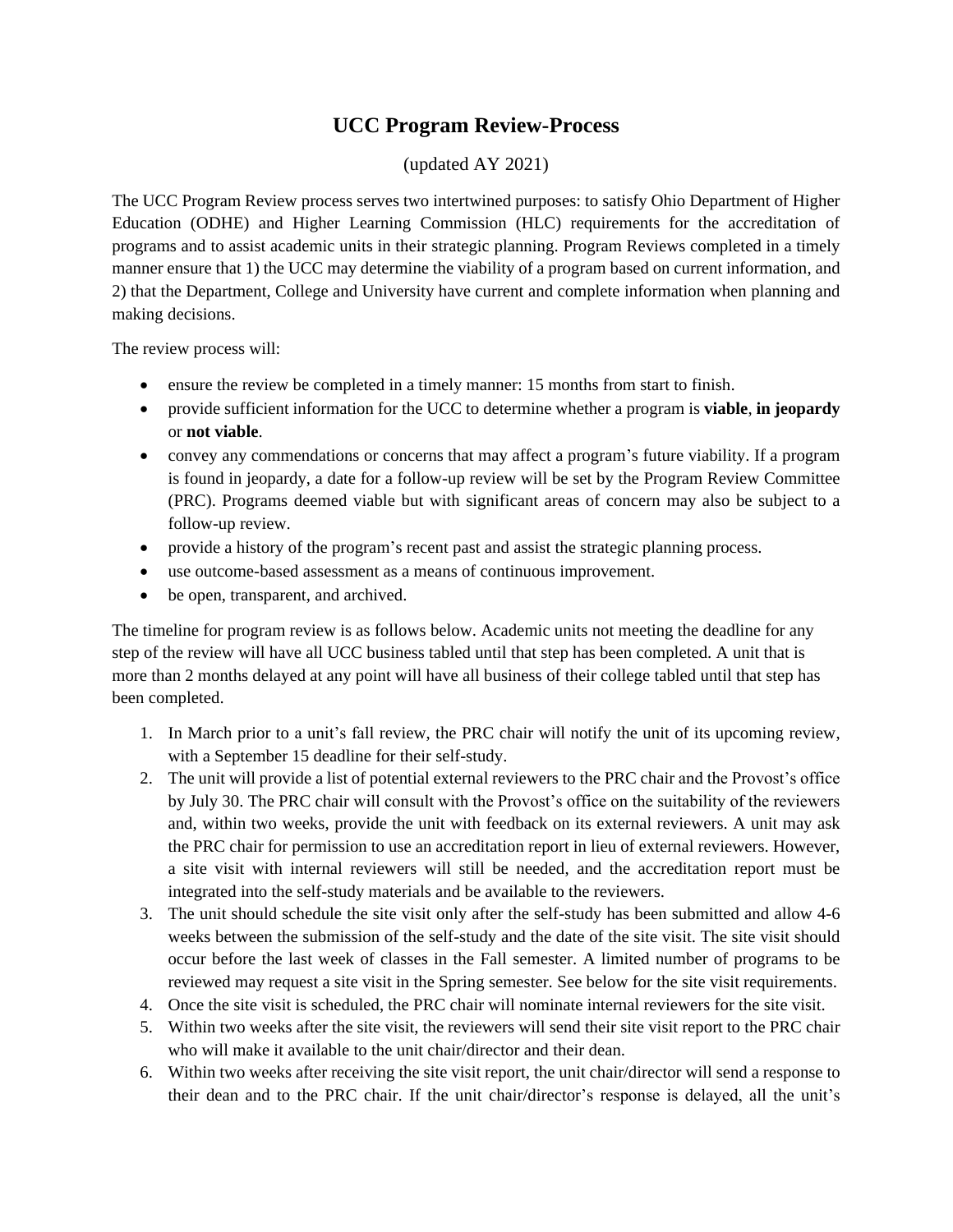business pending with the UCC will be tabled until the PRC chair receives the response. The dean will provide a response to the PRC chair within one month after receiving the site visit report. If the dean's response is delayed, all the college's business pending with the UCC will be tabled until the PRC chair receives the dean's response.

- 7. When graduate programs are reviewed, the site visit report and the responses from the unit chair/ director and dean will be sent to the Graduate Council. The Graduate Council will respond to the report no later than two regular meetings after receiving the materials. If there is no response following two regular meetings, the report will proceed to the next stage.
- 8. The PRC will discuss the site visit report and responses and arrive at a recommendation for the UCC. The PRC recommendation and supporting materials will be sent to the UCC for two readings and approval.
- 9. The site report, responses, and UCC decision will be forwarded to the Provost's office for inclusion as an informational item in a meeting of the Board of Trustees.

## **Requirements for Site Visits**

The site visit is a critical component of the review process. It allows the reviewers to contextualize the information presented in the self-study and to meet with faculty and students to discuss and clarify the data. The external and internal reviewers should work together as a team throughout the site visit. The external reviewer is expected to provide discipline-related expertise. The internal reviewers are expected to provide information regarding Ohio University's academic and administrative standards.

The unit chair/director must devise a site visit schedule allowing the internal and external reviewers the following:

- Opportunities for the reviewers to meet with students, faculty and staff involved with the delivery of the program at all campuses and online. This may be done via the internet.
- Opportunities for all faculty members to meet with the reviewers. This can take the form of oneon-one meetings, small-group meetings or a general faculty meeting.
- An opportunity for all probationary faculty members to meet with the reviewers without tenured faculty present.
- An opportunity for all instructional faculty members to meet with the reviewers without tenuretrack faculty present.
- Meetings with the chair/director, graduate chair/coordinator and undergraduate chair/coordinator.
- An opportunity for students to meet with the reviewers without faculty present.
- Opportunities to meet with program support staff.
- A tour of the facilities.
- An opportunity to meet separately, individually or in small groups, with faculty having different levels of participation in interdisciplinary programs.
- Time at the end of the visit for the reviewers to complete at least a draft of the site visit report and to make a plan to finalize their report.
- An opportunity at the end of the visit to meet with the college's dean or their designee.
- Sufficient time for the review. Programs typically require one to two days for a complete site visit; larger programs require longer site visits.